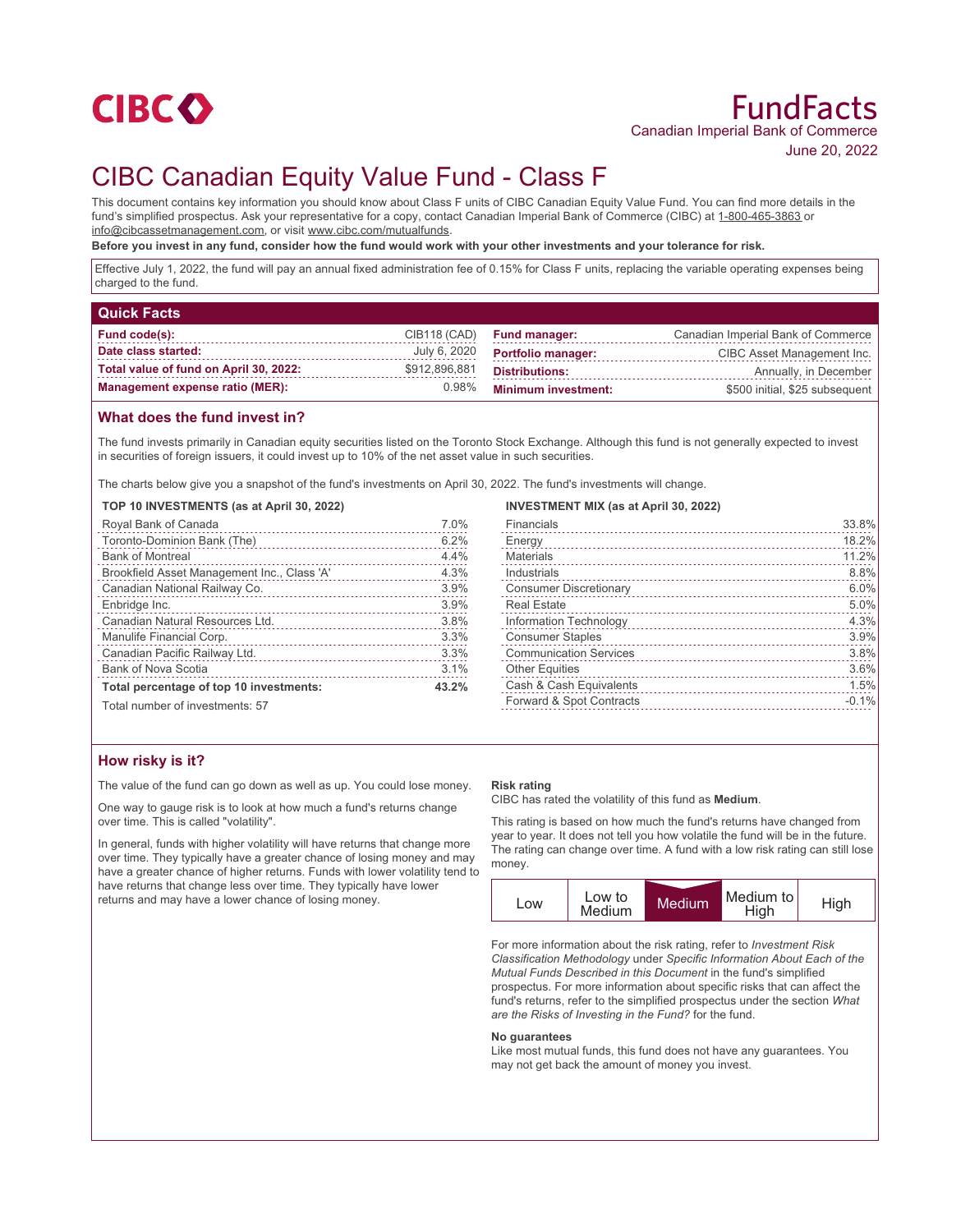## **How has the fund performed?**

This section tells you how Class F units of the fund have performed over the past year. Returns are after expenses have been deducted. These expenses reduce the fund's returns.

#### **YEAR-BY-YEAR RETURNS**

This chart shows how Class F units of the fund performed in the past calendar year. The range of returns and change from year to year can help you assess how risky the fund has been in the past. It does not tell you how the fund will perform in the future.



#### **BEST AND WORST 3-MONTH RETURNS**

This table shows the best and worst returns for Class F units of the fund in a 3-month period over the past calendar year. The best and worst 3-month returns could be higher or lower in the future. Consider how much of a loss you could afford to take in a short period of time.

|                    | <b>Return</b> | 3 months ending    | If you invested \$1,000 at the beginning of the period |
|--------------------|---------------|--------------------|--------------------------------------------------------|
| <b>Best return</b> | $12.6\%$      | April 30, 2021     | Your investment would rise to \$1,126                  |
| Worst return       | $-0.1\%$      | September 30, 2021 | Your investment would drop to \$999                    |

#### **AVERAGE RETURN**

The annual compounded return of Class F units of the fund since July 6, 2020 was 22.5%. If you had invested \$1,000 in the fund on July 6, 2020, your investment would be worth \$1,445 as at April 30, 2022.

| Who is this fund for?                                                                                                              | A word about tax                                                                                                                                                                                                                                                                                     |
|------------------------------------------------------------------------------------------------------------------------------------|------------------------------------------------------------------------------------------------------------------------------------------------------------------------------------------------------------------------------------------------------------------------------------------------------|
| Investors who:<br>• are seeking long-term growth through capital appreciation; and<br>• are investing for the medium to long term. | In general, you will have to pay income tax on any money you make on a<br>fund. How much you pay depends on the tax laws where you live and<br>whether or not you hold the fund in a registered plan such as a<br>Registered Retirement Savings Plan (RRSP) or a Tax-Free Savings<br>Account (TFSA). |
|                                                                                                                                    | Keep in mind that if you hold your fund in a non-registered plan, fund<br>distributions are included in your taxable income, whether you receive<br>them in cash or have them reinvested.                                                                                                            |

## **How much does it cost?**

The following tables show the fees and expenses you could pay to buy, own, and sell Class F units of the fund. The fees and expenses - including any commissions - can vary among classes of a fund and among funds. Higher commissions can influence representatives to recommend one investment over another. Ask about other funds and investments that may be suitable for you at a lower cost.

### **1. SALES CHARGES**

There are no sales charges payable when you buy, switch, or sell Class F units of the fund.